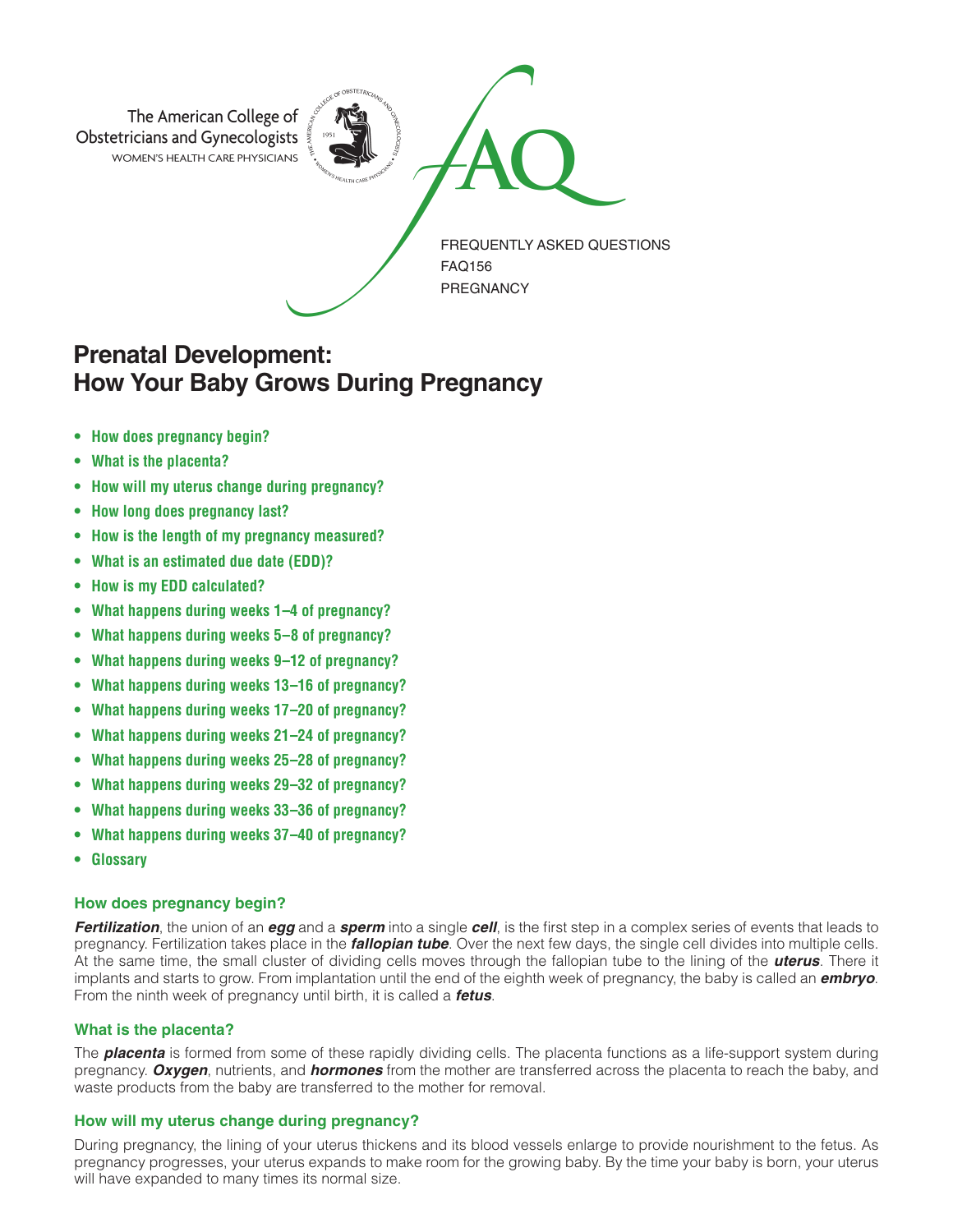### **How long does pregnancy last?**

A normal pregnancy lasts about 40 weeks from the first day of your last menstrual period (LMP). Pregnancy is assumed to start 2 weeks after the first day of the LMP. Therefore, an extra 2 weeks is counted at the beginning of your pregnancy when you are not actually pregnant. Pregnancy "officially" lasts 10 months (40 weeks)—not 9 months—because of these extra weeks.

#### **How is the length of my pregnancy measured?**

Pregnancy can be divided into weeks and sometimes days. A pregnancy that is "36 and 3/7 weeks" means "36 weeks and 3 days of pregnancy." The 40 weeks of pregnancy often are grouped into three *trimesters*. Each trimester lasts about 12–13 weeks (or about 3 months):

- First trimester: 0 weeks–13 and 6/7 weeks (Months 1–3)
- Second trimester: 14 and 0/7 weeks–27 and 6/7 weeks (Months 4–7)
- Third trimester: 28 and 0/7 weeks–40 and 6/7 weeks (Months 7–9)

## **What is the estimated due date (EDD)?**

The day your baby is due is called the estimated due date (EDD). Only about 1 in 20 women give birth on their exact due dates. Still, the EDD is useful for a number of reasons. It determines your baby's *gestational age* throughout pregnancy so that the baby's growth can be tracked. It also provides a timeline for certain tests that you will have throughout your pregnancy.

## **How is my EDD calculated?**

Your EDD is calculated from the first day of your LMP. But when the date of the LMP is uncertain, an *ultrasound exam* may be done during the first trimester to estimate the due date. If you have had *in vitro fertilization*, the EDD is set by the age of the embryo and the date that the embryo is transferred to the uterus.

#### **What happens during weeks 1–4 of pregnancy?**

- The dividing fertilized egg moves down the fallopian tube toward the uterus.
- At about 5 days after fertilization, the cluster of dividing cells enters the uterus.
- At about 8–9 days after fertilization, the cluster of cells (now called a blastocyst) attaches to the lining of the uterus.

## **What happens during weeks 5– 8 of pregnancy?**

- The placenta begins to form.
- The brain and spinal cord begin to form.
- The tissues that will form the heart begin to beat. The heartbeat can be detected during an ultrasound exam at about 6 weeks of pregnancy.
- Buds for limbs appear with paddle-like hands and feet.
- The eyes, ears, and nose begin to develop. Eyelids form, but remain closed.
- The genitals begin to develop.
- By the end of the eighth week, all major organs and body systems have begun to develop.

## **What happens during weeks 9–12 of pregnancy?**

- Buds for future teeth appear.
- Fingers and toes start to form. Soft nails begin to form.
- Bones and muscles begin to grow.
- The intestines begin to form.
- The backbone is soft and can flex.
- The skin is thin and transparent.
- The hands are more developed than the feet.
- The arms are longer than the legs.

## **What happens during weeks 13–16 of pregnancy?**

- Eyebrows, eyelashes, and fingernails form.
- Arms and legs can flex.
- External sex organs are formed.
- The placenta is fully formed.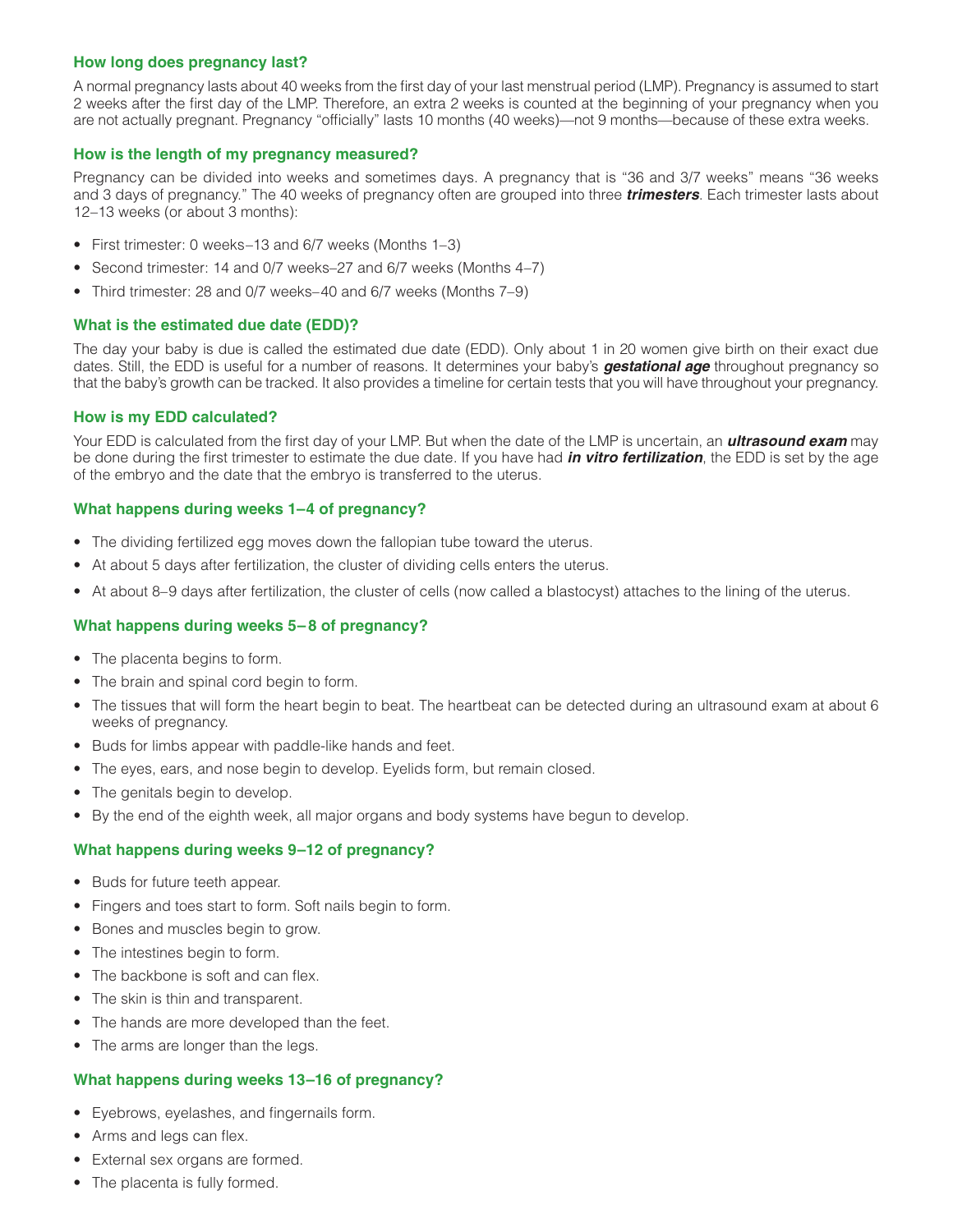- The outer ear begins to develop.
- The fetus can swallow and hear.
- The neck is formed.
- Kidneys are functioning and begin to produce urine.
- In male fetuses, the testicles begin to descend from the abdomen.
- Genitals become either male or female at week 14.

# **What happens during weeks 17–20 of pregnancy?**

- The sucking reflex develops. If the hand floats to the mouth, the fetus may suck his or her thumb.
- The skin is wrinkled, and the body is covered with a waxy coating (vernix) and fine hair (lanugo).
- The fetus is more active. You may be able to feel him or her move.
- The fetus sleeps and wakes regularly.
- Nails grow to the tips of the fingers.
- The gallbladder begins producing bile, which is needed to digest nutrients.
- In female fetuses, the eggs have formed in the ovaries.
- It may be possible to tell the sex of the baby on an ultrasound exam.

## **What happens during weeks 21–24 of pregnancy?**

- Real hair begins to grow.
- The brain is rapidly developing.
- The eyes begin to open.
- Finger and toe prints can be seen.
- The lungs are fully formed but not yet functioning.

## **What happens during weeks 25–28 of pregnancy?**

- The eyes can open and close and sense changes in light.
- Lanugo begins to disappear.
- The fetus kicks and stretches.
- The fetus can make grasping motions and responds to sound.
- Lung cells begin to make *surfactant*.

## **What happens during weeks 29–32 of pregnancy?**

- With its major development finished, the fetus gains weight very quickly.
- Bones harden, but the skull remains soft and flexible for delivery.
- The different regions of the brain are forming.
- Taste buds develop, and the fetus can taste sweet and sour.
- The fetus may now hiccup.

## **What happens during weeks 33–36 of pregnancy?**

- The fetus usually stays in a head-down position in preparation for birth.
- The brain continues to develop.
- The skin is less wrinkled.
- The lungs are maturing and getting ready to function outside the uterus.
- Sleeping patterns develop.

## **What happens during weeks 37–40 of pregnancy?**

- The fetus drops lower into the pelvis.
- More fat accumulates, especially around the elbows, knees, and shoulders.
- The fetus gains about 1/2 pound per week during this last month of pregnancy.